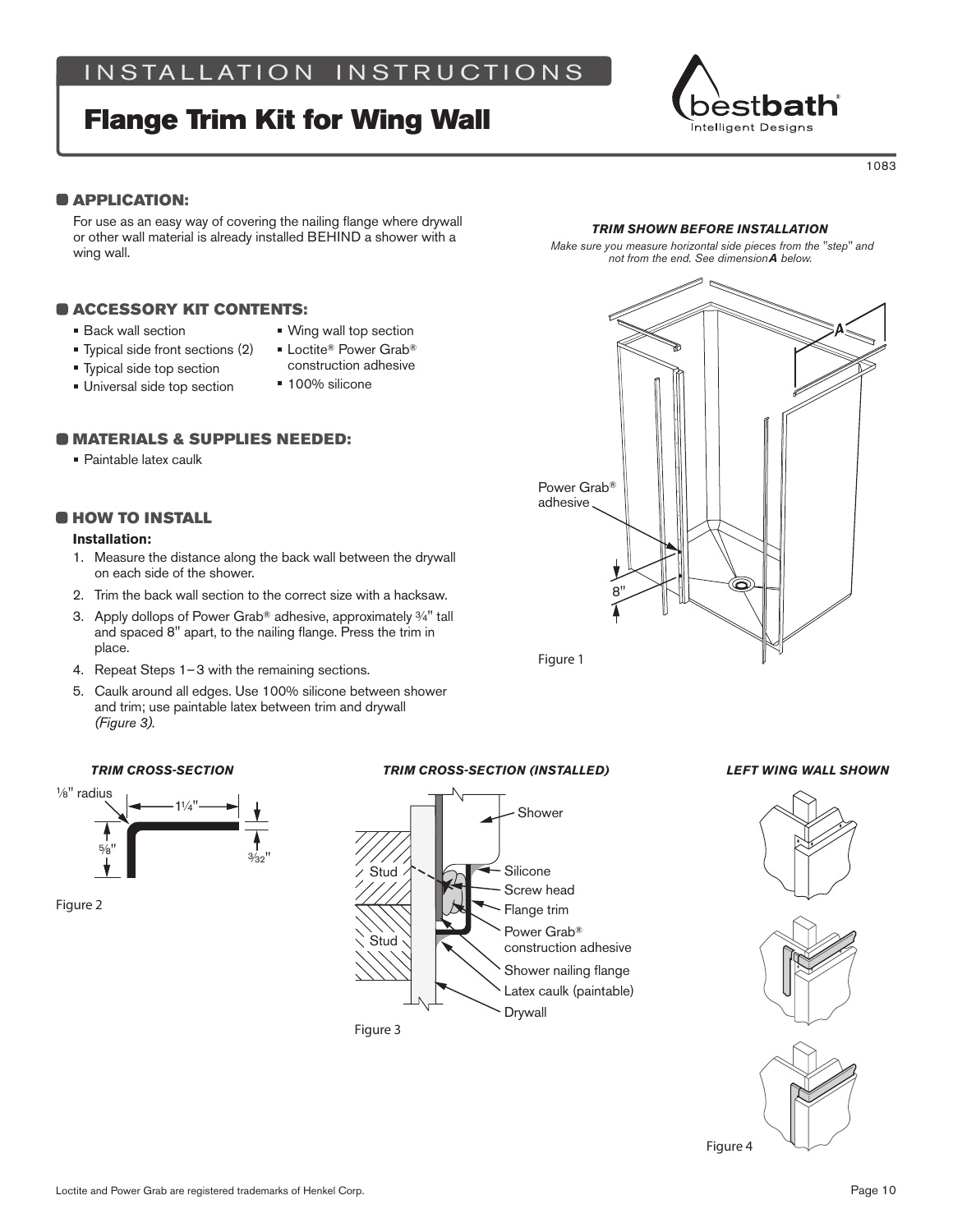# Flange Trim Kit for Remodel

Part Numbers FTKR3, XFTKR3, and FTKTR3



1084

# **CAPPLICATION:**

- For use on remodels where dry wall is either:
- cut out to install the shower (*Figure 3*); or
- damaged in such a way that it will not be concealed by our narrower 11⁄4" FTK125 molding kit (*Figure 4*).

# **CACCESSORY KIT CONTENTS:**

- **Back wall section**
- Right top section
- **Left front section**
- 
- 
- Loctite® Power Grab®
- **Left top section**
- construction adhesive (2)
- Right front section

# ■ 100% silicone

| <b>Kit Part Number</b> | <b>Shower Height</b> |
|------------------------|----------------------|
| FTKR3                  | 42" to 83"           |
| XFTKR3                 | 83" to 941/2"        |
| FTKTR3                 | 15" to 42"           |

# **COMATERIALS & SUPPLIES NEEDED:**

■ Paintable latex caulk

# **O HOW TO INSTALL**

- 1. Measure the distance along the back wall between the drywall on each side of the shower.
- 2. Trim the back wall section to the correct size with a hacksaw.
- 3. Apply dollops of Power Grab® adhesive, approximately 3⁄4" tall and spaced 8" apart, on both the nailing flange and drywall. Press the trim in place.
- 4. Repeat Steps 1–3 with the remaining sections.
- 5. Clear away any excess adhesive, then caulk around all edges. Use 100% silicone between shower and trim; use paintable latex between trim and drywall *(Figures 3 and 4).*

### *TRIM CROSS-SECTION*

*TYPICAL TRIM CROSS-SECTION (INSTALLED)*



### *TRIM SHOWN BEFORE INSTALLATION*

*Make sure you measure horizontal side pieces from the "step" and not from the end. See dimensionA below.*



# *NON-TYPICAL TRIM CROSS-SECTION, INSTALLED ON SHOWER OVER DAMAGED DRYWALL*

*Use when drywall is damaged beyond coverage with the 11⁄4" kit.*

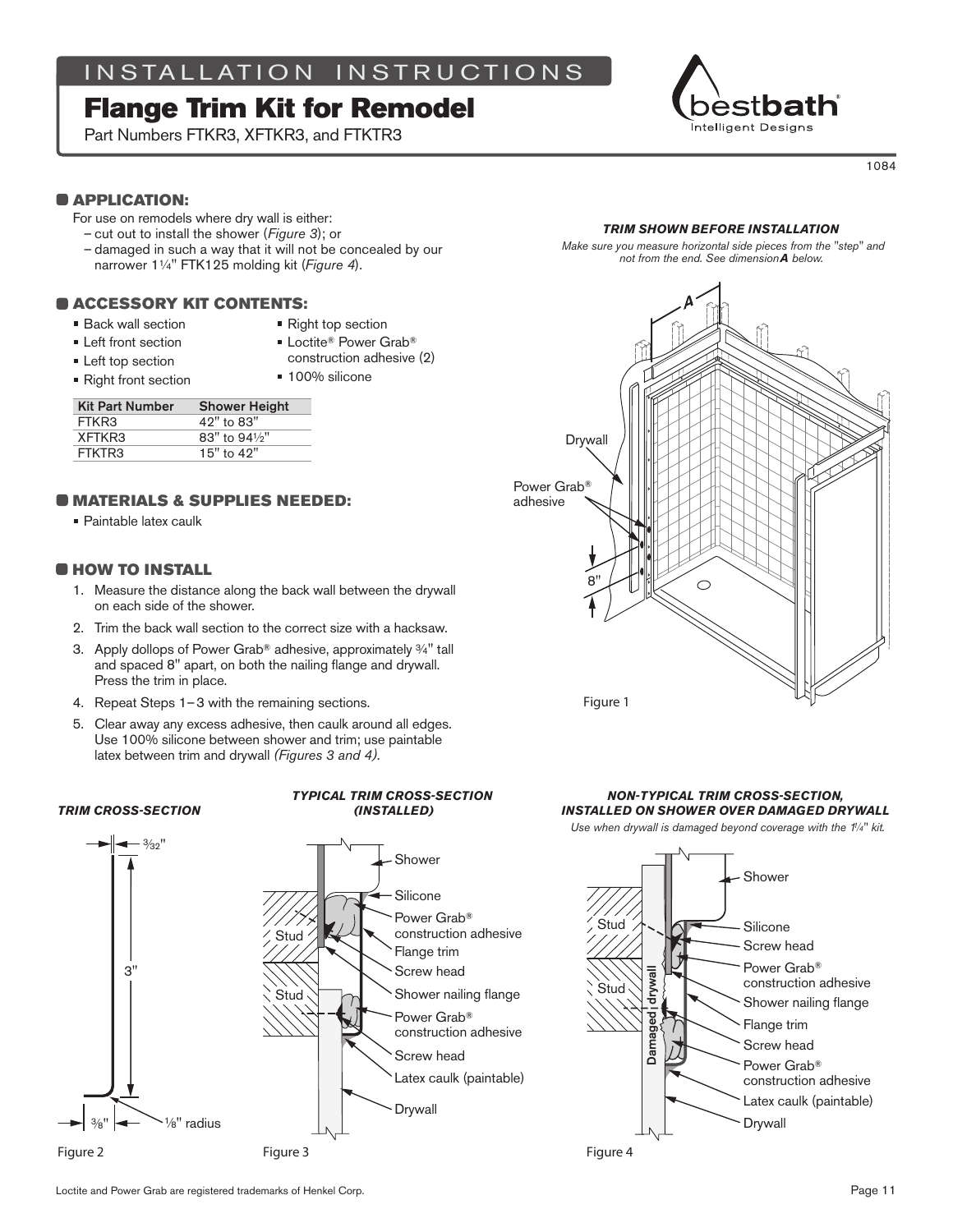# IN STALL ATION IN STRUCTIONS

# Flange Trim Kit with Reveal

Part Numbers FTK125RVL and FTK125DRVL

### **C** APPLICATION:

For use as an easy way of covering the nailing flange on showers or tub/showers with one or two reveal-type flanges where drywall or other wall material is already installed BEHIND the unit.

#### **CACCESSORY KIT CONTENTS:** Non-reveal front section (2)

- **Back wall section**
- Non-reveal top section
- Loctite® Power Grab®
- Reveal front section (1 or 2<sup>\*</sup>)
- construction adhesive ■ 100% silicone
- Reveal top section  $(1 \text{ or } 2^*)$
- *\* Doubles will have 2 sections.*

| <b>Kit Part Number</b> | <b>Type</b>   | <b>Shower Height</b> |
|------------------------|---------------|----------------------|
| FTK195RVI              | Single reveal | 42" to 823/4"        |
| XFTK125RVL             | Single reveal | 83" to 941/2"        |
| FTK125DRVI             | Double reveal | 42" to 823/4"        |
| XFTK125DRVI            | Double reveal | 83" to 941/2"        |

### **COMATERIALS & SUPPLIES NEEDED:**

■ Paintable latex caulk

# **O HOW TO INSTALL**

### **Installation:**

- 1. Measure the distance along the back wall between the drywall on each side of the shower.
- 2. Trim the back wall section to size with a hacksaw.
- 3. Apply dollops of Power Grab® adhesive, approximately 3⁄4" tall and spaced 8" apart, to the nailing flange. Press the trim in place.
- 4. Repeat Steps 1–3 with the remaining sections.
- 5. Clear away any excess adhesive, then caulk around all edges. Use 100% silicone between shower and trim; use paintable latex between trim and drywall (Figure 3).

*TRIM CROSS-SECTION*



Figure 2



# pèst**bath** .<br>Intelligent Designs

1085

#### *TRIM SHOWN BEFORE INSTALLATION*

*Make sure you measure horizontal side pieces from the "step" and not from the end. See dimensionA below.*



#### *RIGHT REVEAL SHOWN*